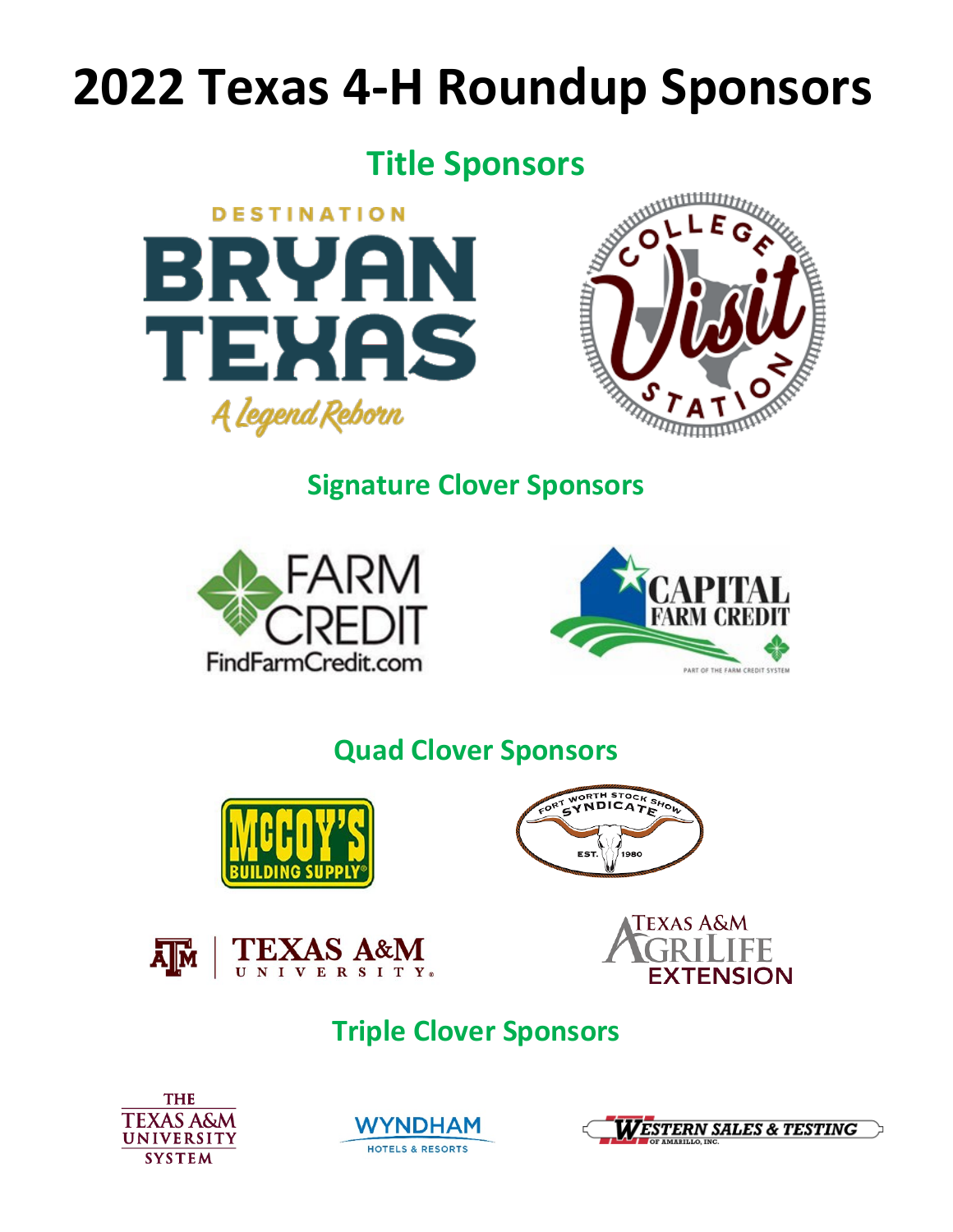### **Texas 4-H Roundup Contest Sponsors**



*In lieu of THANK YOU notes to the Texas 4-H Youth Development Program, please take the time to THANK your Parents/Guardians, County Agents, Coaches and others that have helped to provide you with the development skills and knowledge to achieve this goal of competing at the state level!!!*

*Livestock Sweepstakes* Texas 4-H Youth Development Program

*Healthy Lifestyles Sweepstakes* Texas 4-H Youth Development Program

*Agriculture Product Identification* Creative Awards Wayne Rode PO Box 563 Fredericksburg, TX 78624

*Animal Science – Educational Presentation* Texas 4-H Youth Development Program

*Agricultural Technology and Farm Safety* Texas 4-H Youth Development Program

*Archery* Texas 4-H Youth Development Program

*Beef - Educational Presentation* Texas 4-H Youth Development Program

#### *Consumer Decision Making*

Kay Jacob TEEA President 625 CR 91 Bishop, TX 78343

*Discover Science Method Research Poster* Texas 4-H Youth Development Program

*Duds to Dazzle* Texas 4-H Youth Development Program

#### *Entomology Identification* Texas 4-H Youth Development Program

#### *Fashion Show*

Sew Vac City Mark and Amy Wynn 3800 State Hwy 6, Ste 100 College Station, TX 77845

Texas Cotton Ginners' Association 211 W. Bagdad Ave. Round Rock, TX 78664-5803

Texas Cotton Producers Aaron Nelson 211 W. Bagdad Ave. Round Rock, TX 78664-5803

*Food Challenge* Texas 4-H Youth Development Program

#### *Food Show*

Texas Association of Dairyman 3500 William D Tate Ave, Ste 100 Grapevine, TX 76051-8734

*Health - Educational Presentation*

Texas 4-H Youth Development Program

*Healthy Lifestyles*

Creative Awards Wayne Rode PO Box 563 Fredericksburg, TX 78624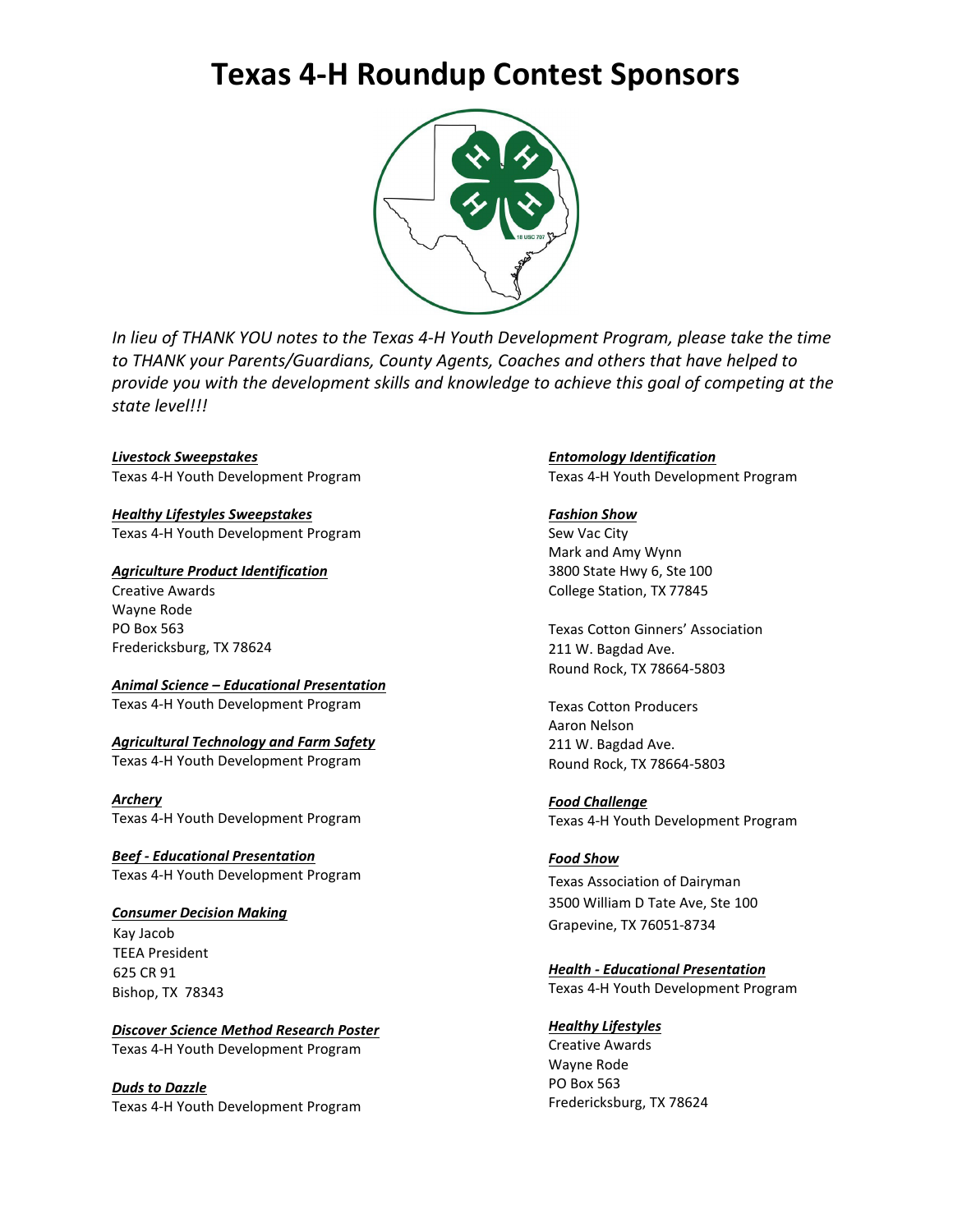*Hippology* Creative Awards Wayne Rode PO Box 563 Fredericksburg, TX 78624

*Horse - Educational Presentation* Texas 4-H Youth Development Program

#### *Horse Judging*

McCoy's PO Box 1028 San Marcos, Tx 78667-1028

*Horse Quiz Bowl* Creative Awards Wayne Rode PO Box 563 Fredericksburg, TX 78624

*Indoor Rifle Match* Texas 4-H Youth Development Program

#### *Invitational Livestock Judging*

Creative Awards Wayne Rode PO Box 563 Fredericksburg, TX 78624

#### *Invitational Meat Judging ID*

Creative Awards Wayne Rode PO Box 563 Fredericksburg, TX 78624

#### H-E-B

Mike Jarzombek Vice President of Meat Merchandising and Procurement PO Box 839999 San Antonio, TX 78283-3999

*Leaders 4 Life*

Texas Corn Producers Board David Gibson 4205 N. Interstate 27 Lubbock, TX 79403

#### *Livestock Skill-a-thon*

Creative Awards Wayne Rode PO Box 563 Fredericksburg, TX 78624

*Livestock Quiz Bowl*

Creative Awards Wayne Rode PO Box 563 Fredericksburg, TX 78624 *Mohair Judging & Evaluation* Texas 4-H Youth Development Program

#### *Family Community Health Quiz Bowl*

Creative Awards Wayne Rode PO Box 563 Fredericksburg, TX 78624

#### *Open - Ag and Natural Resources*

*Educational Presentation* Stiles Farm Foundation Dr. Rick Avery, Director Texas A&M AgriLife Extension 7101 TAMU College Station, TX 77843

*Open – Family and Consumer Education Educational Presentation* Texas 4-H Youth Development Program

#### *Open- Educational Presentation*

Texas Corn Producers Board David Gibson 4205 N. Interstate 27 Lubbock, TX 79403

*Photography Judging* Texas 4-H Youth Development Program

#### *Poultry Judging*

Creative Awards Wayne Rode PO Box 563 Fredericksburg, TX 78624

#### *Promote 4-H Educational*

*Presentation* Texas Corn Producers Board David Gibson 4205 N. Interstate 27 Lubbock, TX 79403

#### *Public Speaking*

Texas Corn Producers Board David Gibson 4205 N. Interstate 27 Lubbock, TX 79403

James Kuykendall Texas SAR State President 2151 Pine Dr. Conroe TX 77304